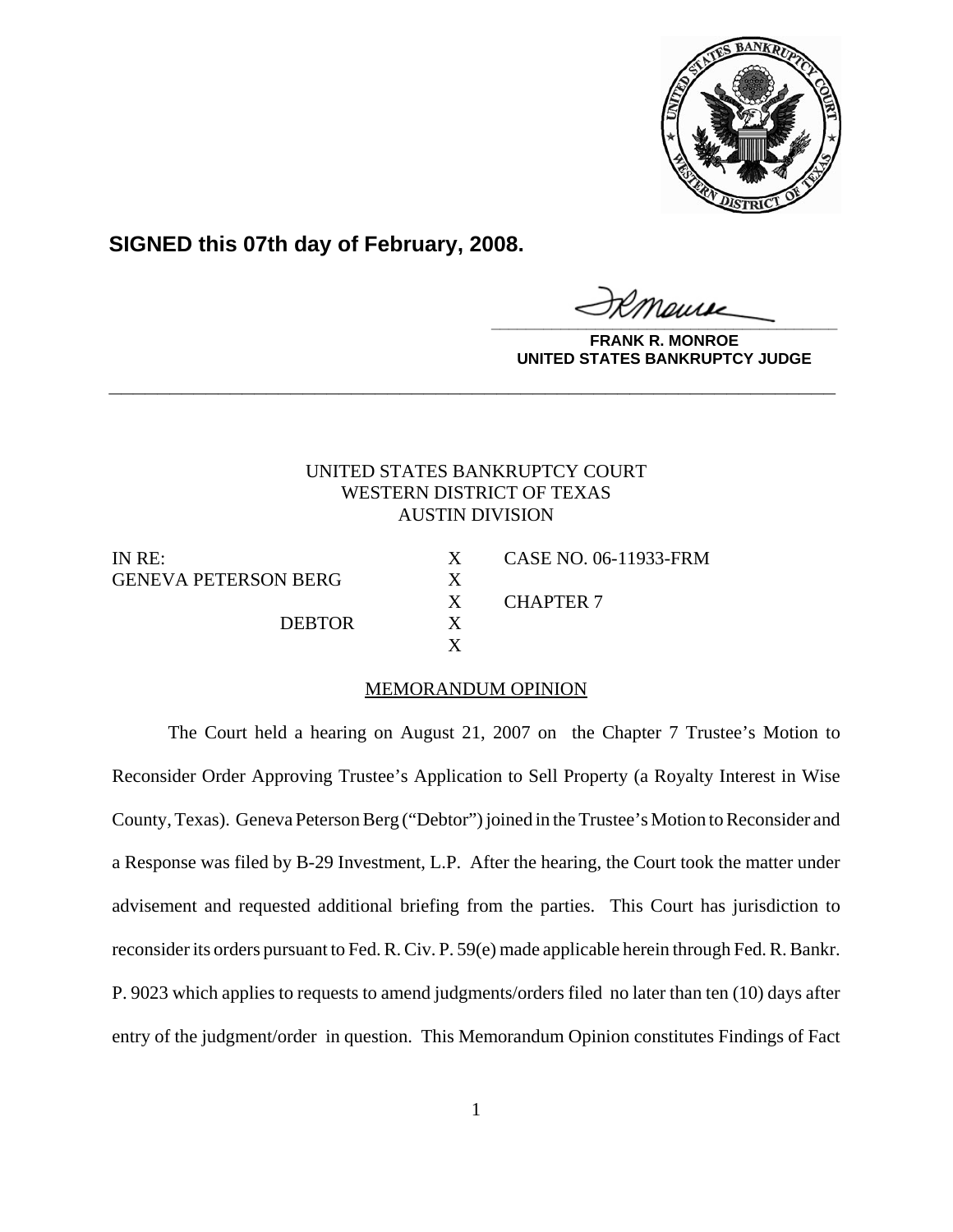and Conclusions of Law as required by Bankruptcy Rule 7052 which is made applicable to contested matters under Bankruptcy Rule 9014.

### Statement of Facts

The Debtor initiated this case by filing a voluntary Chapter 7 petition on November 29, 2006. C. Daniel Roberts is the duly appointed Chapter 7 Trustee (the "Trustee"). The Debtor scheduled a non-exempt royalty interest in Wise County, Texas with a scheduled value of \$6,987.00 (the "Royalty Interest"). HEP Oil Company, Ltd. ("HEP") leased 168 acres known as the "Berg Lease" and operated a well known as the Berg No. 2. HEP paid royalties to the Debtor based on production from the Berg No. 2. Testimony at the creditor's meeting was that there had been past production from the land covered by the Royalty Interest, but that the well had recently stopped producing. The Debtor's answer to the Statement of Financial Affairs question 1 indicates that Debtor received \$233.00 per month from the Royalty Interest in 2006. Debtor provided the Trustee with no other information regarding the Royalty Interest.

On January 18, 2007, Debtor's counsel made an offer on behalf of Debtor to purchase the Royalty Interest for \$3,000.00. On or around May 31, 2007, the Trustee contacted a representative of the operator of the well, HEP. The Trustee testified that he told the representative, whose name he believed to be "Missy", that he was investigating the value of a royalty interest scheduled by Ms. Berg. The Trustee then talked with Tom Bollins [or Bowens] of HEP who indicated that the well was not producing but that HEP intended to put the well on a pump and re-establish production to prior levels. Mr. Bollins suggested that the Trustee talk further with Mr. John Schmitz, an officer of the general partner of HEP.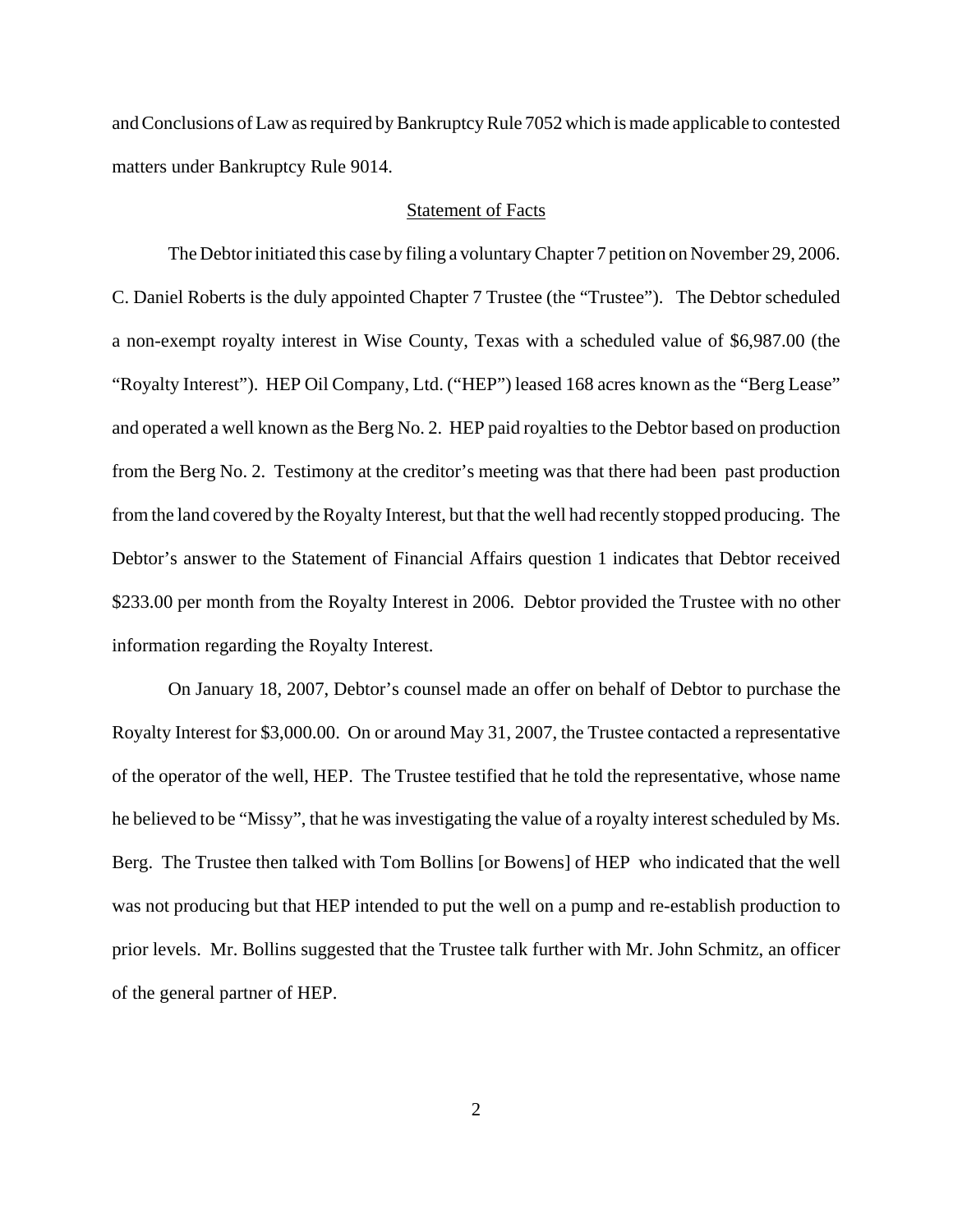At that time, the Trustee was under the impression that the only production from the Berg Lease, and the only possible source of royalty income, was from the Berg. No. 2 well operated by HEP. The Trustee had done no other independent investigation regarding the Royalty Interest prior to talking to Mr. Schmitz.

 On May 31, 2007 the Trustee talked with Mr. Schmitz, who the Trustee understood to be a representative of HEP<sup>1</sup> in some then unknown capacity. The Trustee testified that he explained to Mr. Schmitz that he was the Chapter 7 Trustee, that Ms. Berg had scheduled the Royalty Interest and that he was interested in confirming whether or not there was any production from the interest. Mr. Schmitz confirmed that the well was being reworked. The Trustee then asked what Mr. Schmitz estimated annual production would be from the Royalty Interest after the well was reworked. Mr. Schmitz indicated that he expected to have revenue of approximately \$1,260.00 per year from oil production and approximately \$4,000.00 per year from natural gas production, for a total of \$5,260.00 per year. The Trustee testified that Mr. Schmitz indicated he was interested in purchasing the interest. The Trustee indicated that he normally received five months of actual production (this is what the transcript says but the Court believes he meant five times annual production). Mr. Schmitz offered \$17,500.00 and the Trustee countered with \$25,000.00. Mr. Schmitz indicated that was more than he normally paid but he would be willing to pay the \$25,000.00 which was about five times his estimate of production from the Berg well. The Trustee testified that he asked Mr. Schmitz why he would be willing to pay that much for a well that was not producing and a Royalty

<sup>&</sup>lt;sup>1</sup>As it turns out, Mr. Schmitz is a 90% limited partner of B-29 Investments, L.P. B-29 Investments, L.P. is a 34% limited partner of HEP Oil Company, Ltd.. Mr. Schmitz is also the President of HEP Management, Ltd., the general partner of HEP Oil Company, Ltd. Mr. Schmitz used B-29 Investments, L.P. as the purchaser, instead of HEP Oil Company, Ltd., because B-29 Investments, L.P. traditionally held the royalty interests acquired by Mr. Schmitz.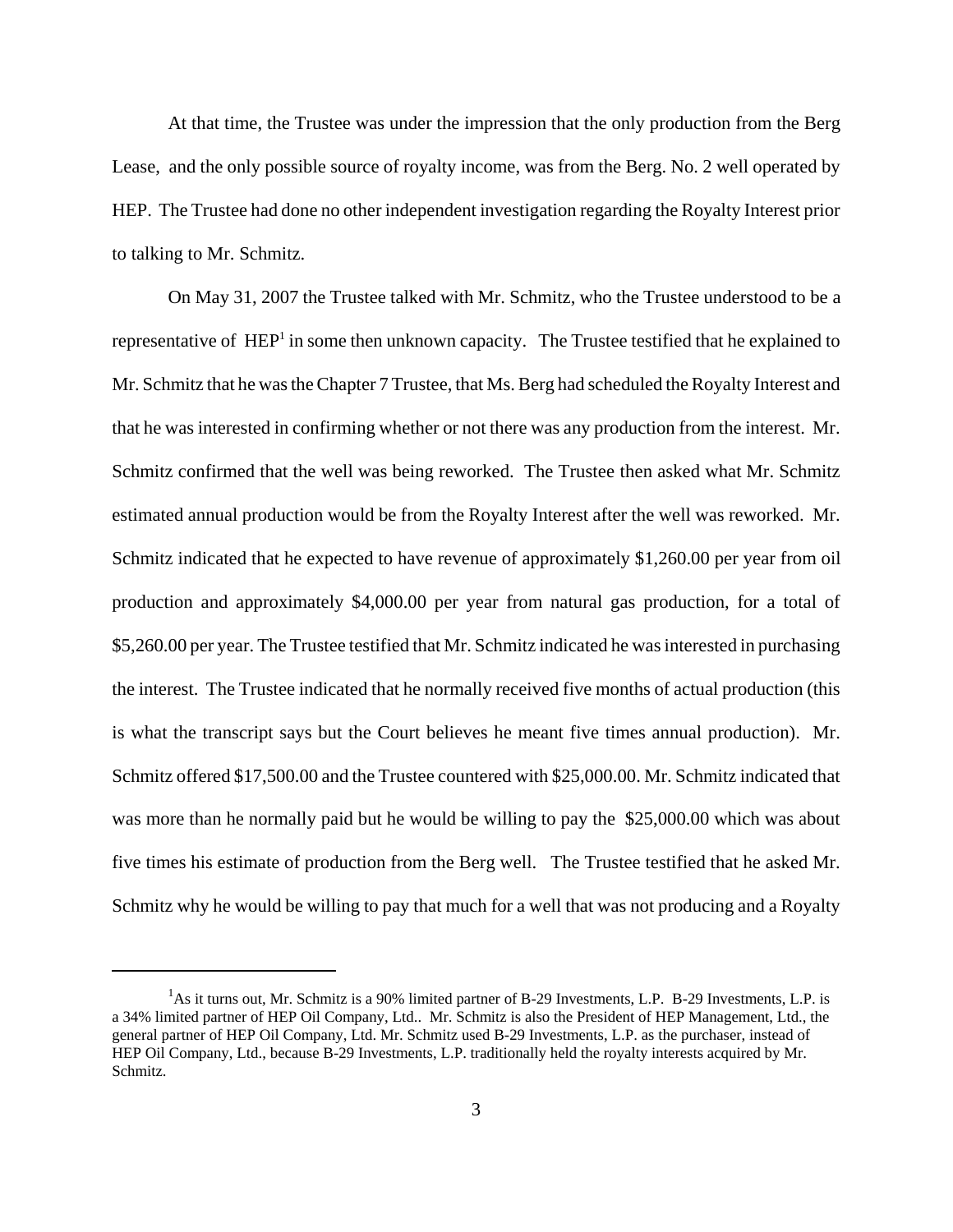Interest that had no production on it, and Mr. Schmitz indicated that, for accounting purposes, it was easier for HEP to buy out smaller interests for more than the fair market value in order to eliminate those smaller interests and not have to keep up with production attributable to them. *Transcript Page 32-33.* The Trustee testified at the hearing that when he contacted HEP, there was no doubt in his mind that he was inquiring about the facts pertaining to the Royalty Interest and not just the Berg No. 2 well even though that was the only well he was then aware of.

The Trustee accepted the offer of \$25,000.00 subject to Bankruptcy Court approval. He then filed an Application to Sell the interest on June 5, 2007. The Debtor objected to the sale and offered to pay \$25,500.00.

On July 3, 2007, the Court held a hearing on the Application to Sell, and the Court authorized the Trustee to conduct an auction between the two interested parties, B-29 Investments, L.P. ("B-29") and the Debtor. On July 5, 2007, the Trustee conducted the auction. Both the Debtor and B-29 bid. The Trustee sold the interest to B-29 for \$34,000.00 as the highest bidder. B-29 forwarded to the Trustee a cashier's check in the amount of \$34,000.00 in payment of the Royalty Interest. The Court entered the Order approving the sale on July 9, 2007 (the "Sale Order"), four (4) days after the auction. The Trustee transferred the Royalty Interest to B-29 by executing the Mineral and Royalty Deed that same day.

On July 12, 2007, three (3) days after finalizing the sale, the Trustee received a production check forwarded by the Debtor in the amount of \$10,190.80. This check was dated July 9, 2007 issued by Joint Resources Company ("JRC") for production for the month of May, 2007 from wells known as the Berg 1A and Berg 2A. Upon, further investigation, the Trustee learned that HEP had actually farmed out the underlying lease to JRC, another operating company, who had begun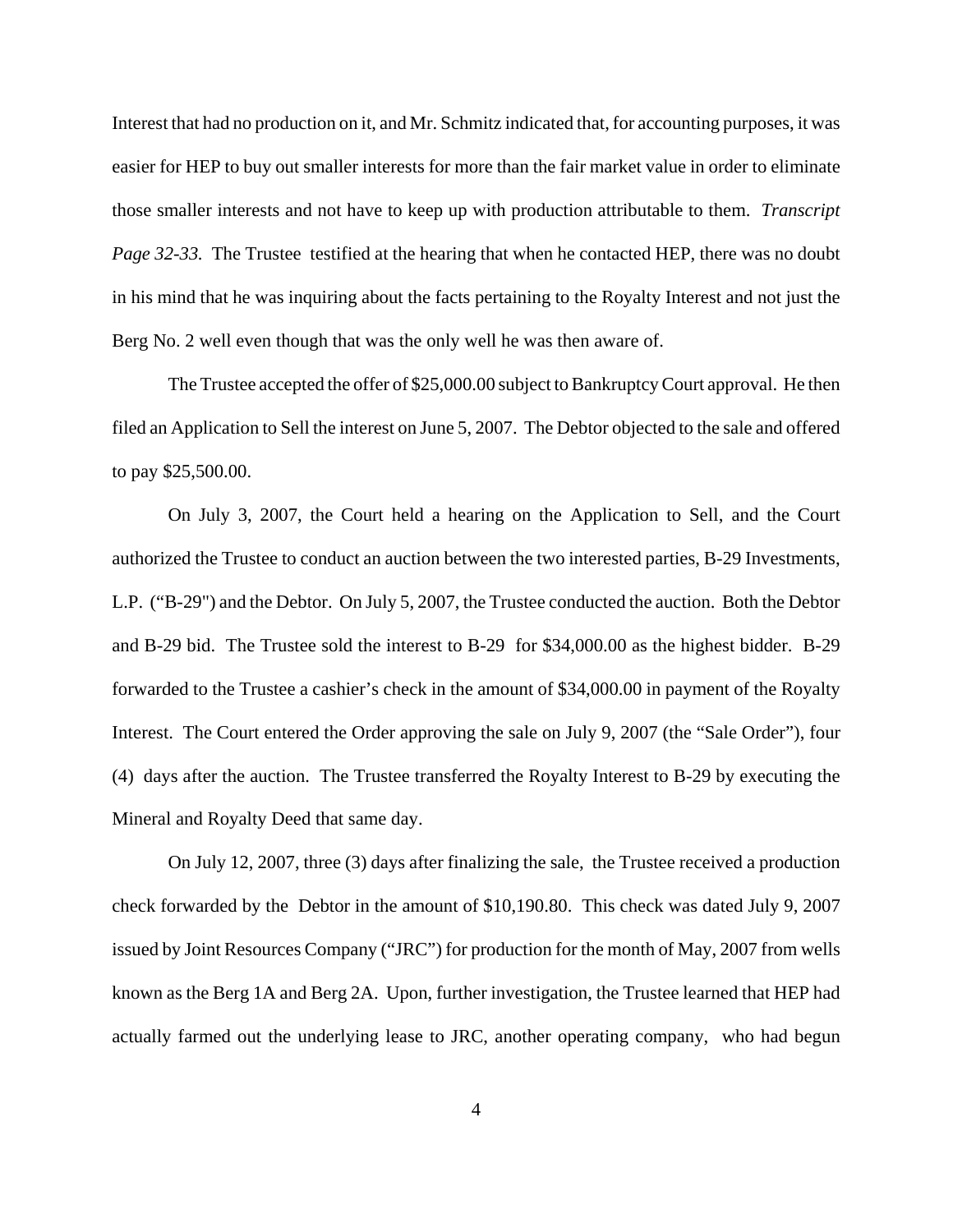drilling two new wells in late 2006 which were completed in April and May 2007. The check for \$10,190.80 was for one month of production from the Berg 1A and one/half of a month production from the Berg 2A. The production from the two new wells alone would indicate a value of from \$180,000.00 to in excess of \$300,000.00 for the Debtor's Royalty Interest. The Trustee has since received an additional check dated August 24, 2007 for \$14,090.04.

The Debtor testified at the hearing that she had been willing to pay more than the original offer of \$3,000.00 because she had a large sentimental value to the property, and she wanted to retain it and give it to her sons. She claims she had no idea it was actually worth more. However, the Debtor did testify that on June 11, six days after the Trustee filed the Application to Sell, she called a man, Mr. Pollard, who buys mineral interests<sup>2</sup> and explained to him that "I feel like they know something I don't know." *Transcript Page 17.* Mr. Pollard evidently investigated and was able to provide her with information regarding certain new drillings on the Berg Lease but was not encouraging that these would be productive wells. Mr Pollard provided no other information. *Transcript Page 17.* The Debtor did not investigate further; nor did she disclose this information to the Trustee. The Debtor also testified that she had not received any other information regarding any new drilling from HEP.

Mr. Schmitz testified that he knew at the time he offered to purchase the Royalty Interest that there was a farm out agreement between HEP and JRC (HEP having farmed out most of the undeveloped acreage under the Berg Lease to JRC) and that he knew that JRC had drilled two new wells on the property. He testified at trial that he did not know what the production on those wells, if any, would be although he did know that if there was production under the new wells, the Royalty

 $2A$  friend had given her the name of this man, Ray Pollard, who buys mineral interests.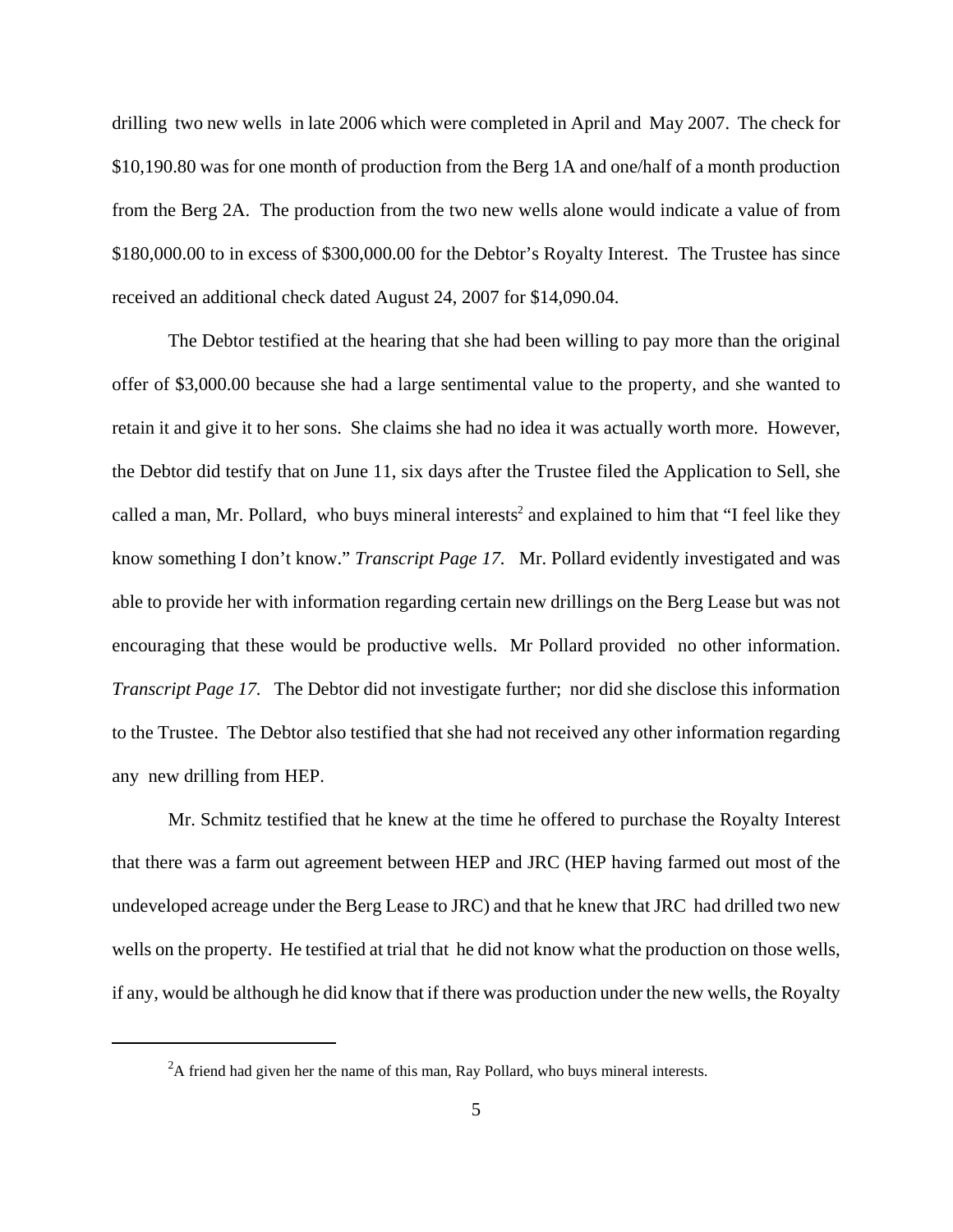Interest would become more valuable. He could not recall a specific date of when he actually knew that the wells were capable of production, but he did execute for HEP an Assignment of oil and gas lease on June 29, 2007 thereby assigning to JRC HEP's working interests (reserving any overriding royalty interests and royalty interests of record to HEP). This assignment was to occur once production was established on the two JRC wells. Plus, HEP had participated in the drilling of the two wells through its working interest which required HEP to pay the bills that were proportionate to the interest it owned.

Mr. Schmitz testified at trial that the Trustee did not ask him specifically about the value of the Royalty Interest over the entire 168 acres. He testified that the conversation started with the production income from the Berg No. 2 well being the only production income at that point and what had happened to the well and why production decreased. Mr. Schmitz indicated that he explained to the Trustee that the well was shut in because it had been fractured into by an offset well and that HEP intended to rework the well and reestablish production. Mr. Schmitz stated that the Trustee did not ask any questions about the offset well, the existence of any farm out agreement or whether other wells were being drilled on the lease. Mr. Schmitz explained that had the Trustee asked any questions about the offset well, the farm out, or about other wells that had been drilled on the property that he would have told the Trustee about such.

Mr. Schmitz also testified that the Trustee asked him if he was willing to buy the Royalty Interest. Mr. Schmitz said he would purchase such for \$17,500.00. The parties negotiated and agreed on a final price of \$25,000.00. On cross Mr. Schmitz explained that the Trustee's questions had to do with the Royalty Interest and not the actual mineral interest which he explained, in his mind, was a big difference. A royalty interest, however, produces income out of production from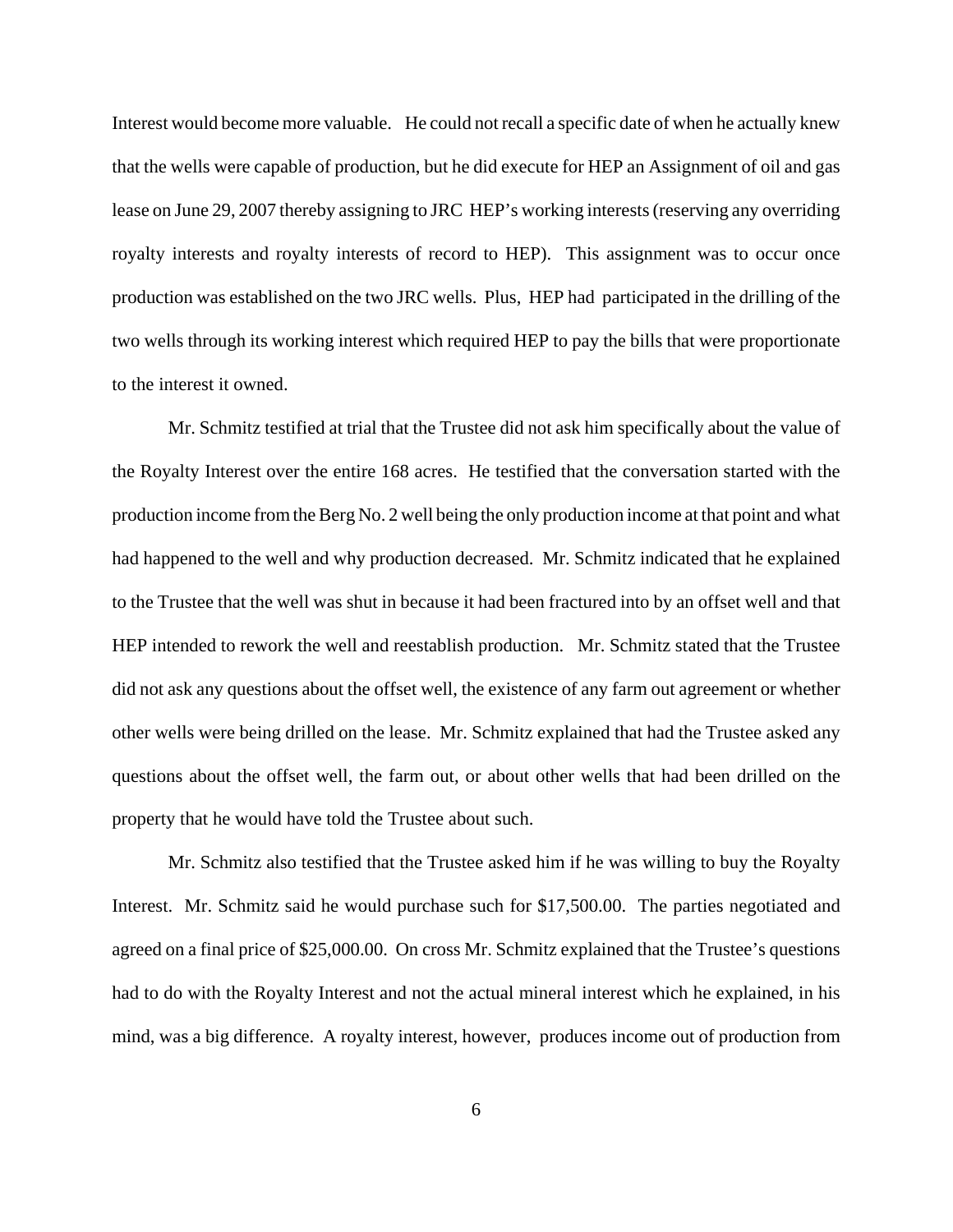the entirety of the lease, not just one well; and, its value is a function of total production under the lease, not just the production from one well. This is something that Mr. Schmitz, an experienced oil and gas businessman, was well aware of.

Additionally, Mr Schmitz adamantly testified that the purpose of the Trustee's call, as he remembered it, was to ask how he would value the Royalty Interest and what he would be willing to pay for it. Mr Schmitz states, "Your questions was what I was willing to pay for the royalty interest, how I valued it, and then you said, 'I usually get five years.' What I just explained to you drilling 12 month royalty that I offered you 3 ½ years and you said, 'Will you be willing to give \$25,000.00 for it?' and I said yes." *Transcript 103-104.* Mr. Schmitz believed the conversation to be that the Trustee asked about the interest in the trailing 12 months–the royalty interest income and the trailing history of the production value of the royalty for this mineral interest in the past. *Transcript 104.* However, it is clear from this testimony that Mr. Schmitz knew the Trustee wanted to know how he would value the entirety of the Royalty Interest. Also, the Court believes Mr. Schmitz most probably knew by May 31 that the other two wells drilled on the lease by JRC were producing since HEP was a working interest owner in them and had been paying its share of the drilling costs of those two wells which had been completed, one in April, one in mid-May. Further, it is clear that Mr. Schmitz omitted any reference to them in coming to his estimate of value for the entire Royalty Interest when he talked to the Trustee on May 31. Instead, when asked why he would pay that much for a royalty interest with a currently non-producing well, Mr. Schmitz told the Trustee that it was, for accounting purposes, easier to buy out smaller interests and not have to keep up with the record keeping. At best, Mr. Schmitz's answer to the Trustee was disingenuous. At worst, it was intentionally misleading. Mr. Schmitz claimed on cross that he did not believe that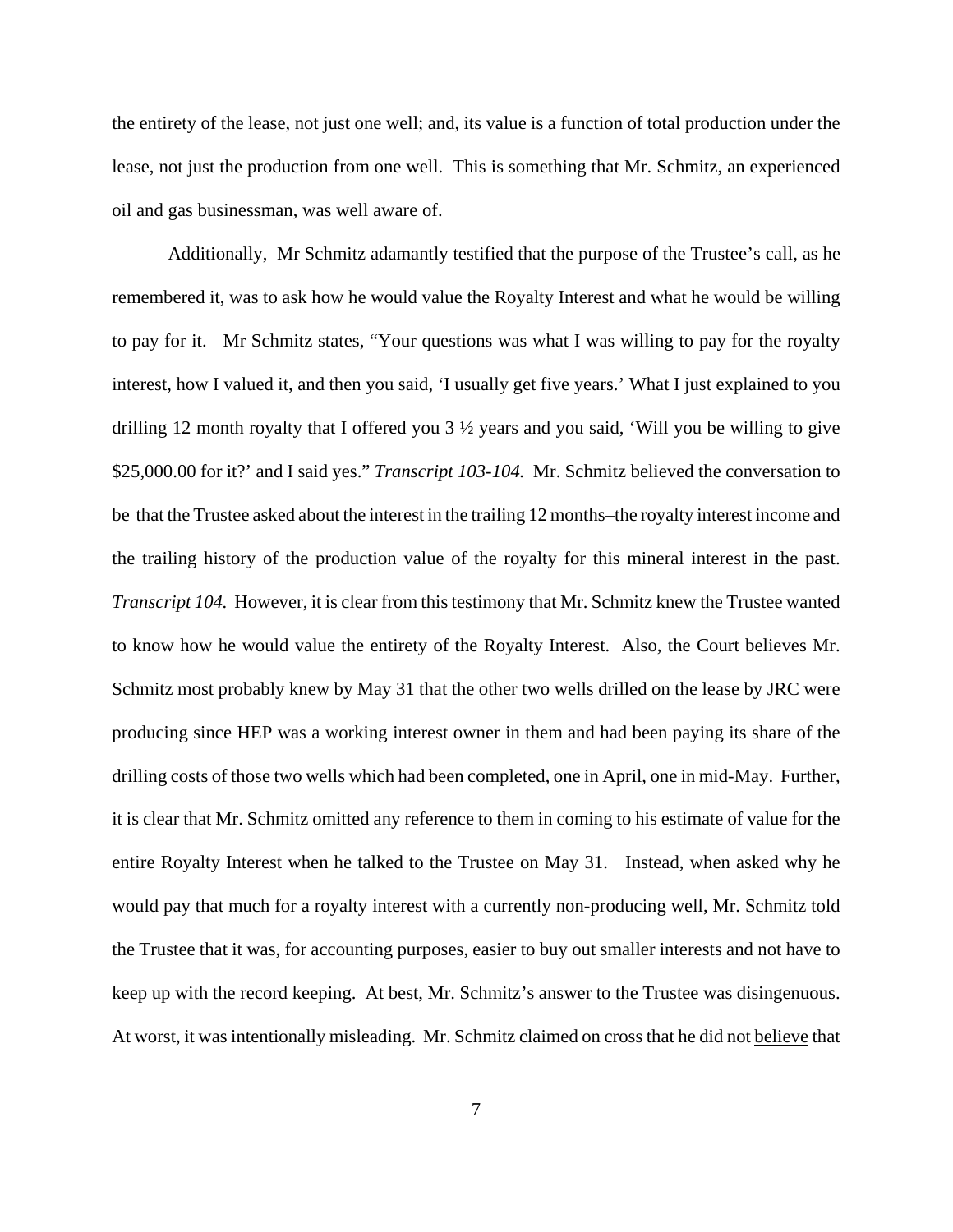the Trustee asked him about existing production on the Royalty Interest but when asked again if he disagreed that the Trustee asked about production from the Royalty Interest, he indicates–"I don't know if that's what you answered [asked], I didn't listen too good." *Transcript 104*.

It is undisputed that the Trustee was unaware that HEP had farmed out the lease to JRC, that JRC had drilled two new wells on the property that had been completed and begun production and that the royalty revenue could realistically be expected to be significantly greater than the Trustee believed based solely upon what Mr. Schmitz told him about the Berg No. 2 well.

 The Trustee claims that the foregoing, together with the Royalty check he received July 12, is newly discovered evidence, of which he was unaware prior to the sale and that the Sale Order entered approving the sale to B-29 should be set aside. The Trustee further claims that Mr. Schmitz, who was an owner of B-29, and a representative of HEP, withheld information he knew regarding the farm out to JRC which prevented the Trustee from obtaining market value for the interest. The Trustee contends that Mr. Schmitz had a duty to disclose such information to the Trustee and because of this misconduct, the Sale Order should also be set aside. Basically, the Trustee argues the Sale Order should be set aside on the grounds of newly discovered evidence or to prevent a manifest injustice of an inequitable windfall to B-29 and to allow the Royalty Interest to be sold at its fair market value for the benefit of the Debtor's creditors and the bankruptcy estate. However, the Trustee also testified that with the recent monthly royalty checks from the Berg 1A and 2A production, if similar checks continued, he could easily pay all the Debtor's creditors in full within six or seven months and be able to return the Royalty Interest to the Debtor as this would now be considered an excess funds case.

B-29 claims that a prospective purchaser of assets has no duty, fiduciary or otherwise, to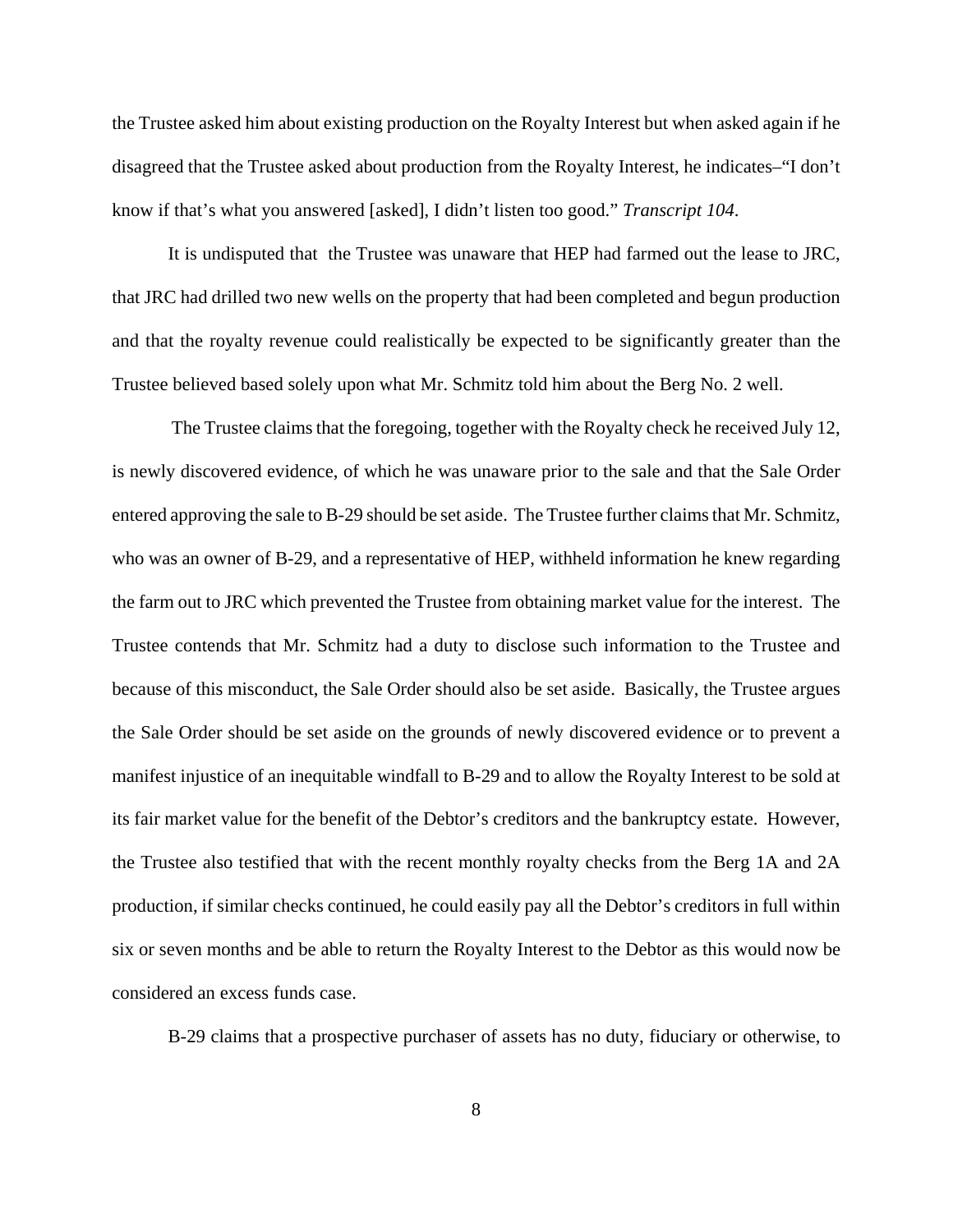volunteer information which the Trustee never requested and which was equally available to the Trustee had he chosen to investigate further and which he should have independently investigated rather than merely making inquiries regarding the Debtor's Royalty Interest to Mr. Schmitz. B-29 further claims that Mr. Schmitz did not mislead the Trustee about anything. B-29 claims that Mr. Schmitz's testimony revealed that (i) he answered truthfully and fully all questions which the Trustee asked of him, (ii) he never misled the Trustee in any of his answers to the Trustee's question, (c) what he told the Trustee was in response to questions asked of him by the Trustee in negotiations over the Trustee's sale of the Royalty Interest, not voluntary or gratuitous disclosures by Mr. Schmitz, (d) the Trustee failed to ask numerous questions, (e) had the Trustee asked such questions he would have answered those questions truthfully and fully as well, and (vi) answers to all questions which the Trustee failed to ask were of public record and readily available to anyone who exercised a minimum amount of diligence.

### Question Presented

Should the Sale Order authorizing the sale of the Debtor's royalty interest to B-29 Investments, L.P. entered on July 9, 2007 be set aside?

#### Conclusions of Law

This motion will be treated as a motion for reconsideration under Fed. R. Civ. P. 59(e). *See Fletcher v. Apfel,* 210 F.3d 510, 511-12 (5<sup>th</sup> Cir. 2000)("A motion to reconsider which challenges a prior judgment on the merits will be treated as a Federal Rule of Civil Procedure 59(e) motion if it is served within ten days after entry of the judgment."). "Reconsideration of a judgment after its entry is an extraordinary remedy that should be used sparingly." *Templet v. Hydrochem Inc.,* 367 F.3d 473, 479 ( $5<sup>th</sup>$  Cir. 2004). The Fifth Circuit has held "that such a motion is not the proper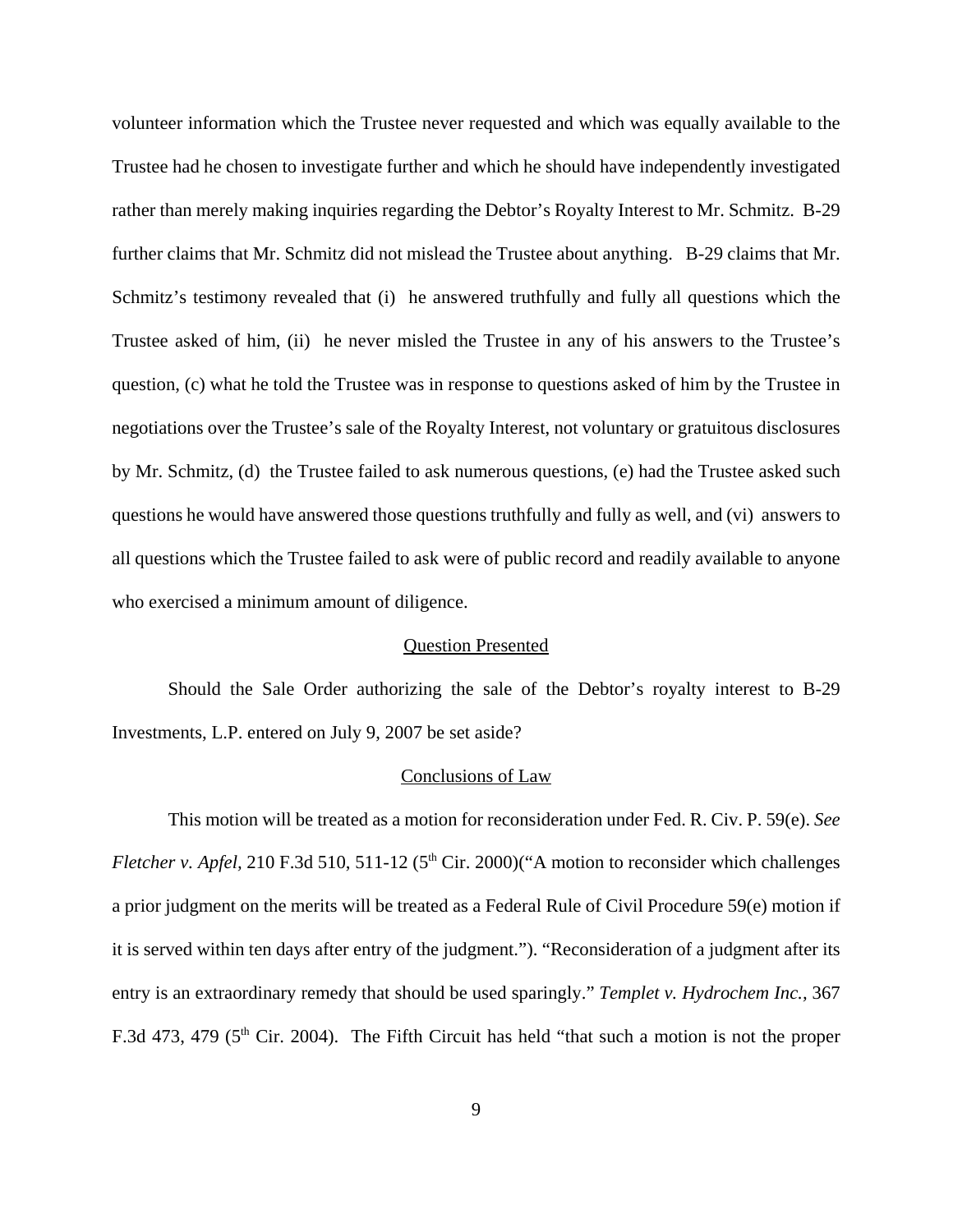vehicle for rehashing evidence, legal theories or arguments that could have been offered or raised before the entry of judgment." *Templet*, 367 F. 3d at 479; *Simon v. United States,* 891 F.2d 1154, 1159 ( $5<sup>th</sup>$  Cir. 1990). Rather Rule 59(e) "serves the narrow purpose of allowing a party to correct manifest errors of law or fact or to present newly discovered evidence." *Templet*, 367 F.3d at 479.

However, a motion to reopen a case under Rule 59(e) though subject to much more stringent time limitations than a comparable motion under Rule 60(b), is not controlled by the same exacting substantive requirements. *See Smith v. Morris & Manning,* 657 F.Supp. 180, 181 (S.D.N.Y. 1987). Because rule 59(e) motions are subject to much more stringent time requirements than Rule 60(b) motions, Rule 59(e) motions provide relief for the movant on grounds at least as broad as Rule 60 motions. *See Lavespere v. Niagara Machine & Tool Works, Inc.,* 910 F.2d 167, *see also Smith v. Morris & Manning,* 657 F.Supp. 180, 181 (When filing a motion under Rule 59(e), "[a party] need not meet the somewhat stringent requirements of Rule 60, which is aimed at protecting the finality of judgments from belated attack."). Rule 59(e), therefore, provides district courts with the power to consider equitable factors and provide relief for "any . . . reason justifying relief from the operation of the judgment." *See* Fed. R. Civ. P. 60(b)(6); *see also Liljeberg v. Health Services Acquisition Corp.,* 486 U.S. 847, 863-64, 108 S.Ct. 2194, 100 L.Ed. 2d 855 (1988)(noting that Rule 60(b)(6) provides district courts with "authority adequate to enable them to vacate judgments whenever such action is appropriate to accomplish justice," but that such power should only be used in extraordinary circumstances."(internal quotations omitted).

In addition to the less stringent requirements as a Rule 59(e) motion, this particular case provides a unique situation. This is not litigation between a plaintiff and defendant based on alleged causes of action. This is B-29's purchase of a Royalty Interest from the Trustee of the Debtor's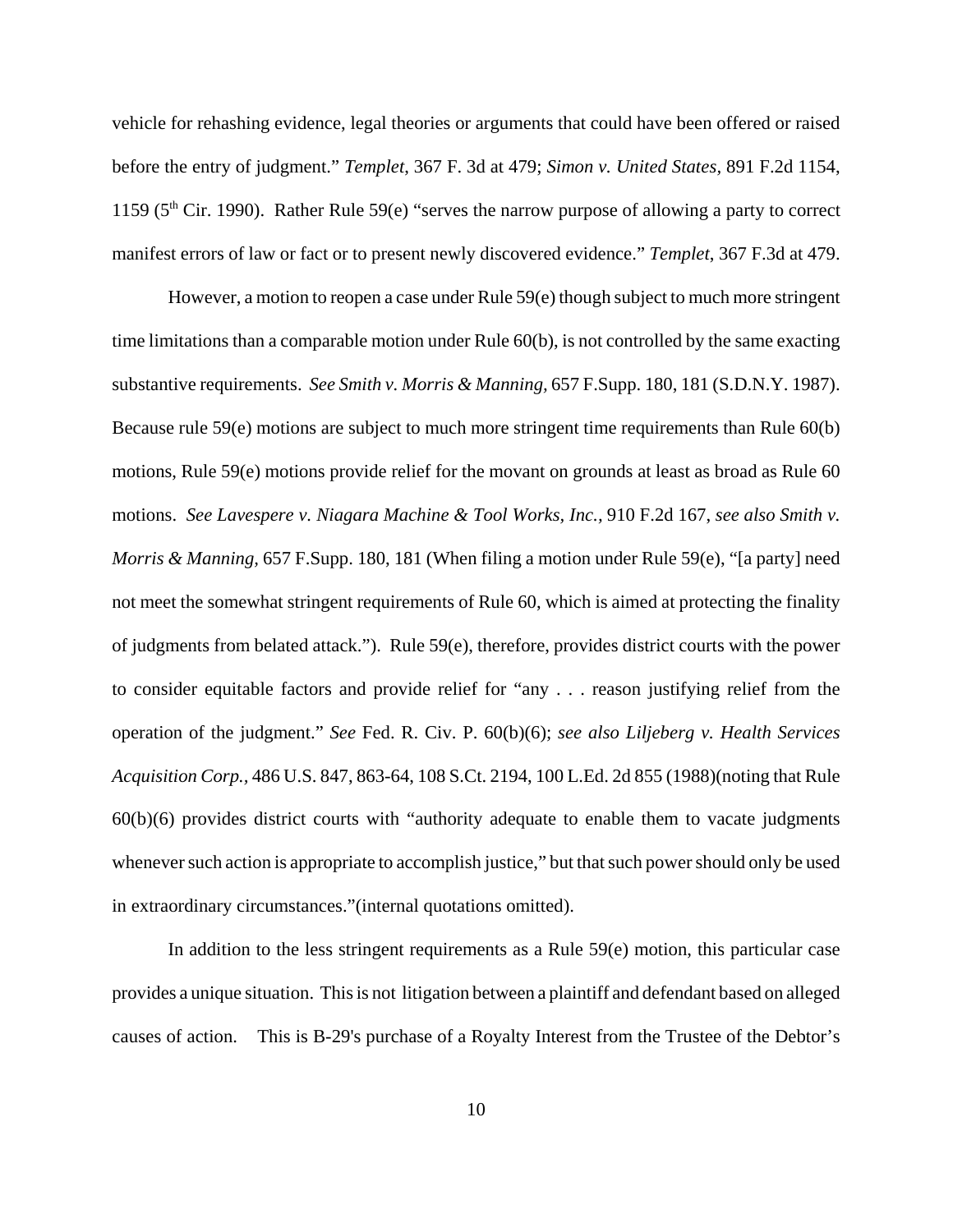bankruptcy estate pursuant to court order whereby the Trustee in turn distributes the proceeds therefrom to the creditors of the Debtor's bankruptcy estate.

B-29 argues that it is rare to disturb a sale order in bankruptcy. B-29 is correct that of great importance to smooth and correct judicial administration is the general policy which emphasizes the stability of judicial sales. As such, there is reluctance to set aside confirmed sales as there is a desire to promote finality. As one court has stated: "[i]f parties are to be encouraged to bid at judicial sales, there must be stability in such sales and a time must come when a fair bid is accepted and the proceedings are ended." *In re Webcor,* 392 F2d 893, 899 (7th Cir. 1968) *cert. denied* 383 U.S. 837, 89 S.Ct. 113, 21 LEd2d 107 (1968).

However, "balancing that, it is of overwhelming importance that the rights of creditors in a concern in bankruptcy should be protected and that a disposal of property on terms which violate this rule should not be permitted to stand." *Procter & Gamble Mfg. Co. v. Metcalf,* 173 F2d 207,  $209$  (9<sup>th</sup> Cir. 1949). Thus, "[w]here there are even slight circumstances which suggest that there is unfairness to the estate in bankruptcy, a careful consideration should be had on review and a confirmed sale should be set aside if necessary to rectify the situation." *Id.* at 209.

Further, the Sales Order was stayed until the expiration of ten (10) days after the entry of the order. Fed. Rule of Bankr. P. 6004(g). Here, however, B-29 and the Trustee proceeded to close the sale prior to the Sale Order being final. The auction occurred July 5, 2007, and the Court entered the Sale Order on July 9, 2007 meaning the Sale Order would not be final until July 19, 2007. The Trustee and B-29 closed the transaction July 9, 2007. The Trustee then filed his Motion to Reconsider on July 16, 2007 well within the ten (10) days of the Sale Order being final.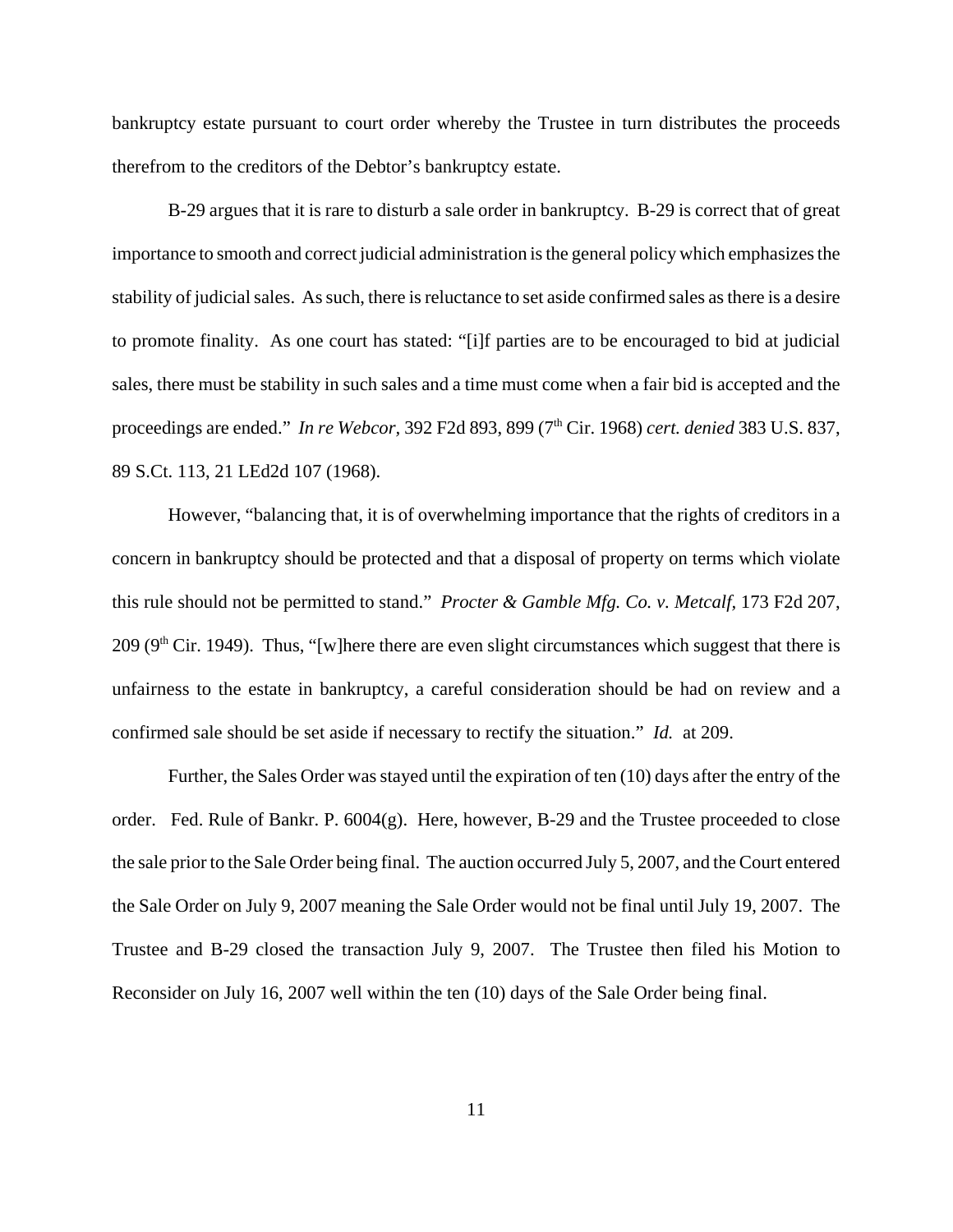Additionally unique to our situation, is that Mr. Schmitz is not only an owner of an interest in B-29, the purchaser, he is also an officer of the general partner operating HEP, the operator of the Berg No. 2. The Court takes these facts into consideration while reviewing the Motion to Reconsider.

#### Newly Discovered Evidence

Unlike Rule 60(b), Rule 59(e) does not set forth any specific grounds for relief. Nor does the 5th Circuit discern any basis for engrafting the strict limitations of the former onto the latter. Therefore, the  $5<sup>th</sup>$  Circuit has concluded that in order to reopen a case under Rule  $59(e)$  on the basis of evidentiary materials that were not timely submitted, the mover need not first show that her default was the result of mistake, inadvertence, surprise or excusable neglect or that the evidence is such as to show that the judgment is manifestly wrong. *Lavespere v. Niagara Machine & Tool Works, Inc.* 910 F.2d 167 (5<sup>th</sup> Cir. 1990).

In *Lavespere*, the 5<sup>th</sup> Circuit recognized that while a district court has considerable discretion in deciding whether to reopen a case in response to a motion for reconsideration, such discretion is not limitless. 910 F.2d 174. There are two important judicial imperatives relating to such a motion: 1) the need to bring litigation to an end; and 2) the need to render just decisions on the basis of all the facts. *Id.* (citations omitted). The task for the district court is to strike the proper balance between these competing interests. *Id.* 

In *Lavespere*, the 5<sup>th</sup> Circuit considered four factors in concluding that the motion to reconsider should be granted. These factors include: 1) the reasons for the moving party's default; 2) the importance of the omitted evidence to the moving party's case; 3) whether the evidence was available to the non-movant before it responded to the summary judgment motion; and 4) the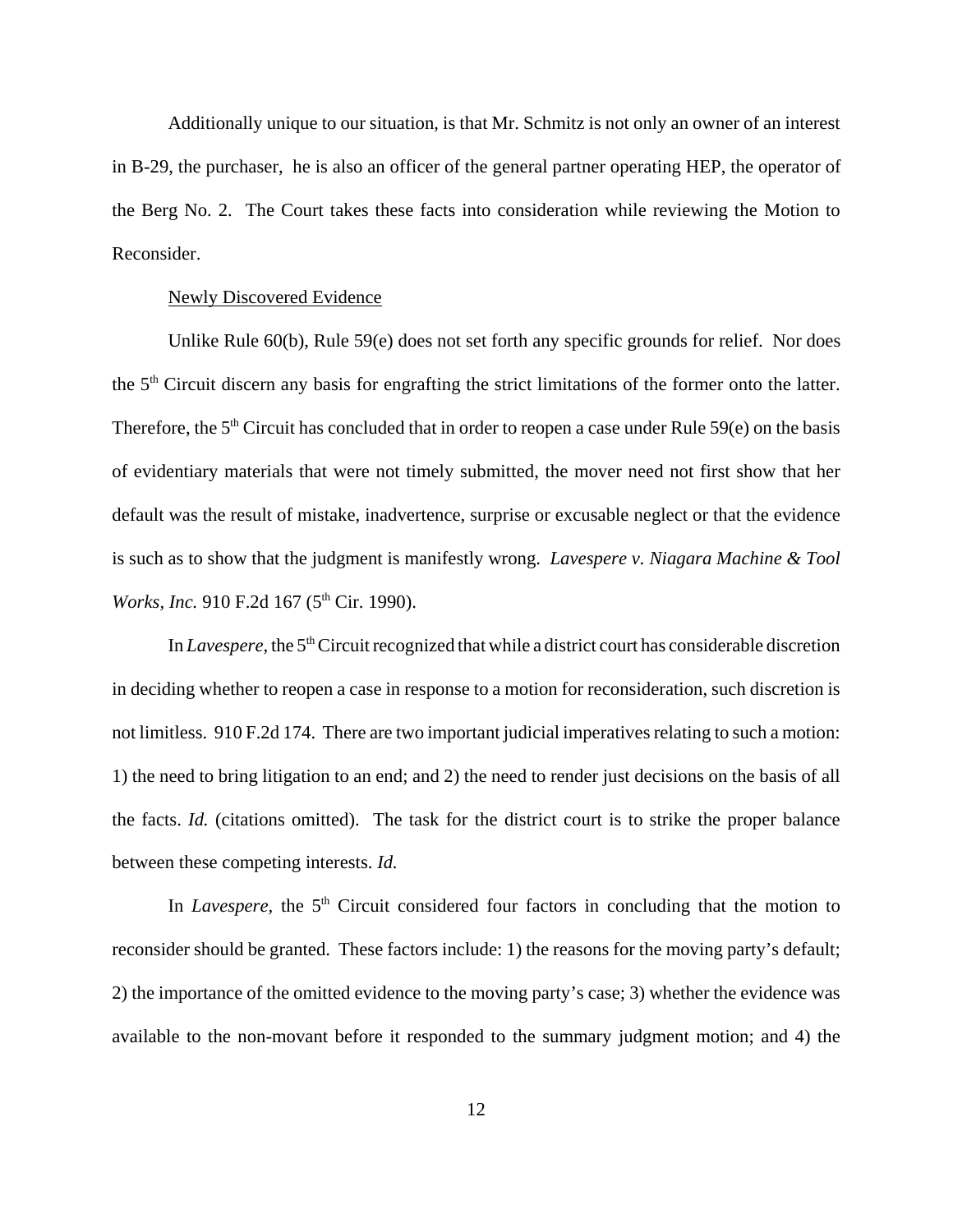likelihood that the non-moving party will suffer unfair prejudice if the case is reopened. *Id.* at 174.'

B-29/Schmitz claims that all four factors favor denying the Motion to Reconsider in this situation. First and foremost B-29 claims that an unexcused failure to present evidence available at the time of the judgment provides a valid basis for denying a subsequent motion for reconsideration citing *Templet v. Hydrochem, Inc.* 367 F.3d 473, 479 (5<sup>th</sup> Cir. 2004)(citing *Russ v. Int'l Paper Co.*, 943 F.2d 589, 593 (5<sup>th</sup> Cir. 1991). The Court agrees that this can be a valid basis for denying a Motion for Reconsideration but it is not the sole factor for denying a motion and it is not determinative of the issue by itself. *See Lavespere* where the 5<sup>th</sup> Circuit held that a court could consider new evidentiary material (which was not newly discovered) submitted with a motion for reconsideration of a summary judgment which was filed within two (2) days after the grant of the summary judgment. All factors must be viewed together for the court to strike the proper balance between ending litigation and the need to render a just decision on the basis of all the facts.

In the Motion to Reconsider, the Trustee claims that the following was "newly discovered evidence" which justifies setting aside the Sale Order:

(i) that, in addition to the Berg No. 2 well which was operated by HEP, the Berg 1A and 2A wells had been drilled and completed on the Berg Lease;

(ii) that JRC was the operator of the Berg 1A and 2A wells;

(iii) that the Berg Lease had been farmed out by HEP to JRC; and

(iv) that the anticipated production from the Berg 1A and 2A wells evidence a much higher value for the Royalty Interest than the \$34,000.00 price accepted and approved by the Sale Order.

1) Reasons for the Trustee's default:

 B-29 claims that the Trustee is at fault due to his failure to check the public records of the Texas Railroad Commission with regard to this asset prior to the entry of the Sale Order which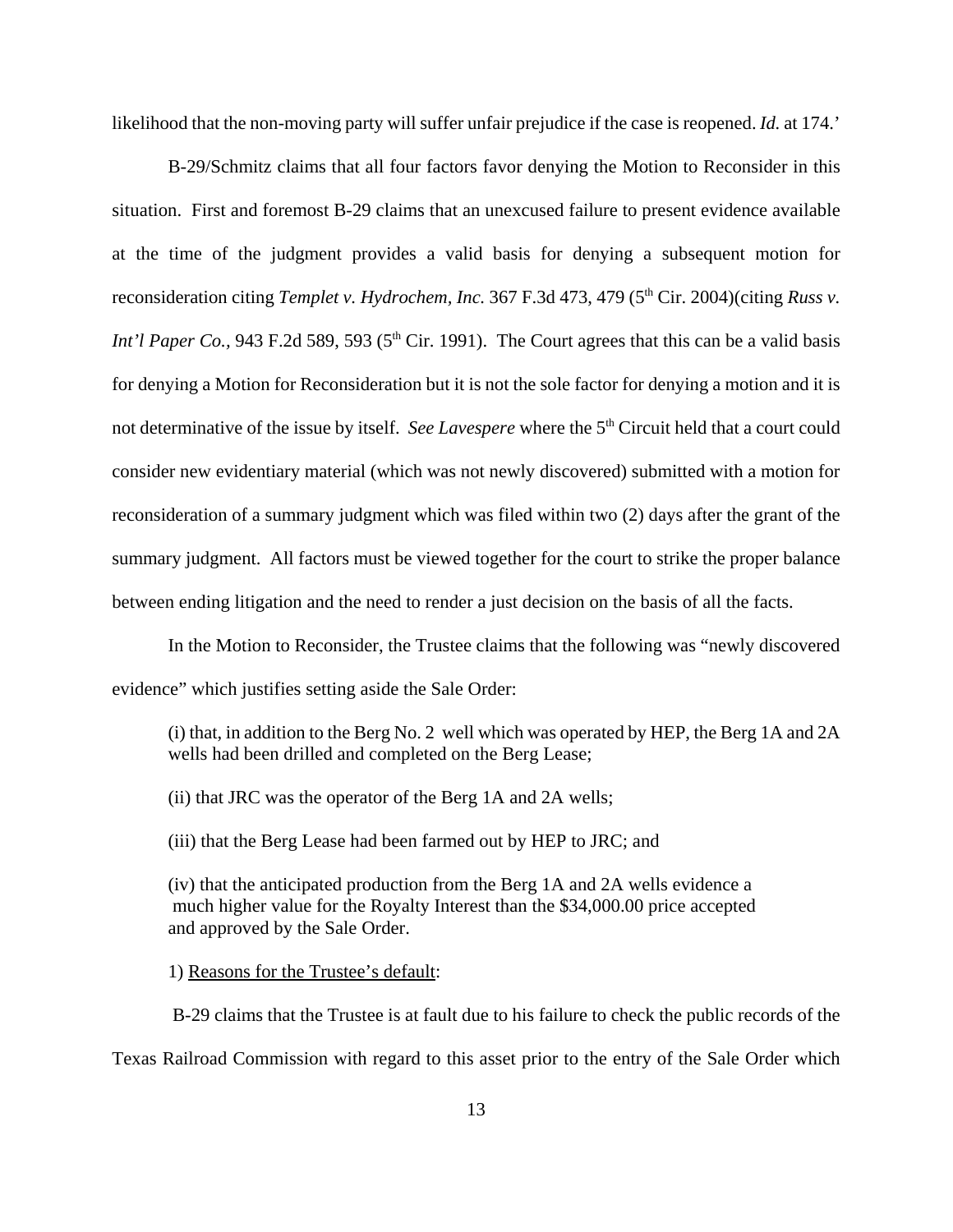investigation would have disclosed to the Trustee certain of the facts concerning the Royalty Interest and its value that he now claims as "newly discovered." Further, B–29 asserts that the Trustee failed to ask Mr. Schmitz questions that would have allowed him to discover the farm out and the additional wells. The evidence supports a finding that the Trustee did not search the Texas Railroad Commission records or ask Mr. Schmitz questions as to whether any farm out or other wells existed on the lease. However, the Trustee began his initial investigation with respect to this Royalty Interest (other than discussions with the Debtor) by talking to Mr. Schmitz on May 31 after the two new wells drilled by JRC had begun producing. Specifically, the Trustee called HEP, the operator of the Berg No. 2 well, three times to inquire about the Royalty Interest. The third time he talked to Mr. Schmitz, the party to whom he had been directed as a result of the first two calls. The Trustee believed that Mr. Schmitz knew that he, the Trustee, was seeking information on the value of the future production from the Royalty Interest as he asked him his opinion of the Royalty Interest's value. Mr. Schmitz testified that he thought the Trustee was inquiring about the value of the Royalty Interest based solely upon the well for which HEP was the operator since the Trustee's questions were limited to that. Therefore, Mr. Schmitz says he limited his discussion to the reworking of the Berg No. 2. Mr. Schmitz's testimony on this point, however, was not consistent. At one point he admits the Trustee asked him about how he would value the Royalty Interest; at another point he claims he's not sure that the Trustee asked him because, "I didn't listen too good." And, at another, he states that he thought the Trustee was asking about the Berg No. 2 only. In any event, whatever was said, it is clear that the Trustee was left with the impression that the only source of such income from the Royalty Interest was HEP's Berg No. 2 well, and based on that he reasonably decided to investigate no further. As such, he offered the Royalty Interest to Schmitz; and Schmitz, in his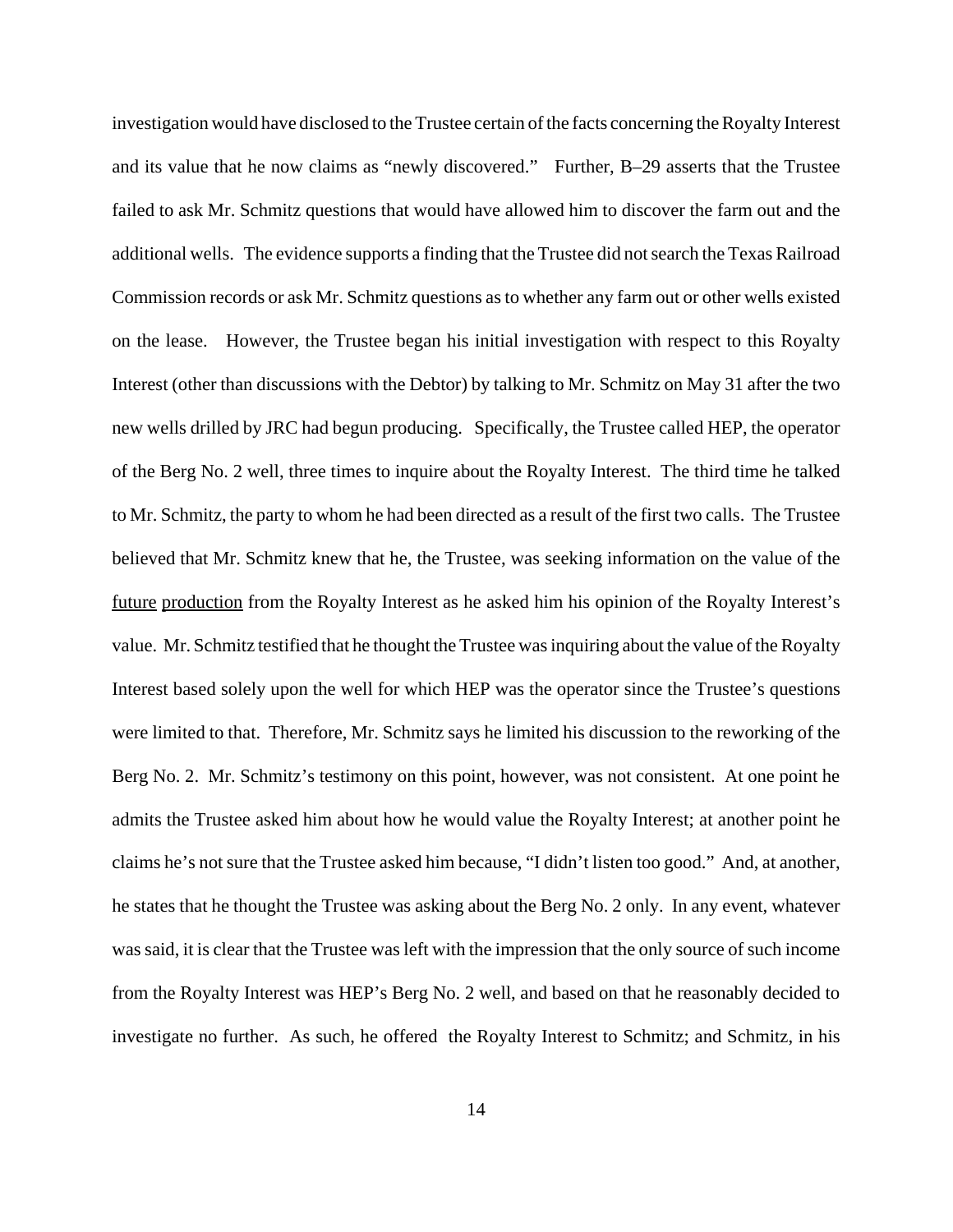capacity as a limited partner of B-29 struck a deal. The Trustee wins this point.

#### 2) The importance of the omitted evidence

The omitted evidence is very important. The evidence presented reflects that the Royalty Interest is worth significantly more than the \$34,000.00 paid by B-29. The Trustee testified that if the Sale Order is set aside, based on the recent royalty checks, he could retain the interest for five or six months, pay all the creditors of this bankruptcy estate in full and then return the Royalty Interest to the Debtor as this would be an excess funds case. B-29 claims that this should not be at the expense of B-29 because it participated in an auction and submitted the highest offer approved by the Court. B-29 urges such higher value should be paid by the Trustee's bond since he failed to conduct proper due diligence and that this factor still favors denial. The fact is that if the Sale Order is not overturned, the creditors of this bankruptcy estate will not be paid in full and the Debtor will receive nothing. The existence of the Trustee's bond is a red herring. Had the unknown evidence been known, the sale would never have been approved. The Trustee wins this point as well.

## 3) whether the evidence was available to the Trustee before the Court entered the Sale Order

The evidence introduced by B-29 at trial demonstrated the contents of the Texas Railroad Commission records that were available to the Trustee prior to the July 5 auction and entry of the Sale Order on July 9, 2007. Forms W-1, W-2, W-12, W-15, P-4 and P-8 reflect the information available at the Texas Railroad Commission which was reviewable online at the Commission's website. *See B-29's Exhibits D-12, D-13 and D-14.* There are two Applications for Permit to Drill (one for the Berg 1A well and one for the Berg 2A) that were filed by JRC in November of 2006. These Applications show JRC as the operator and name the lease as the Berg Lease with minimal legal description. There is, however, no information regarding HEP anywhere on these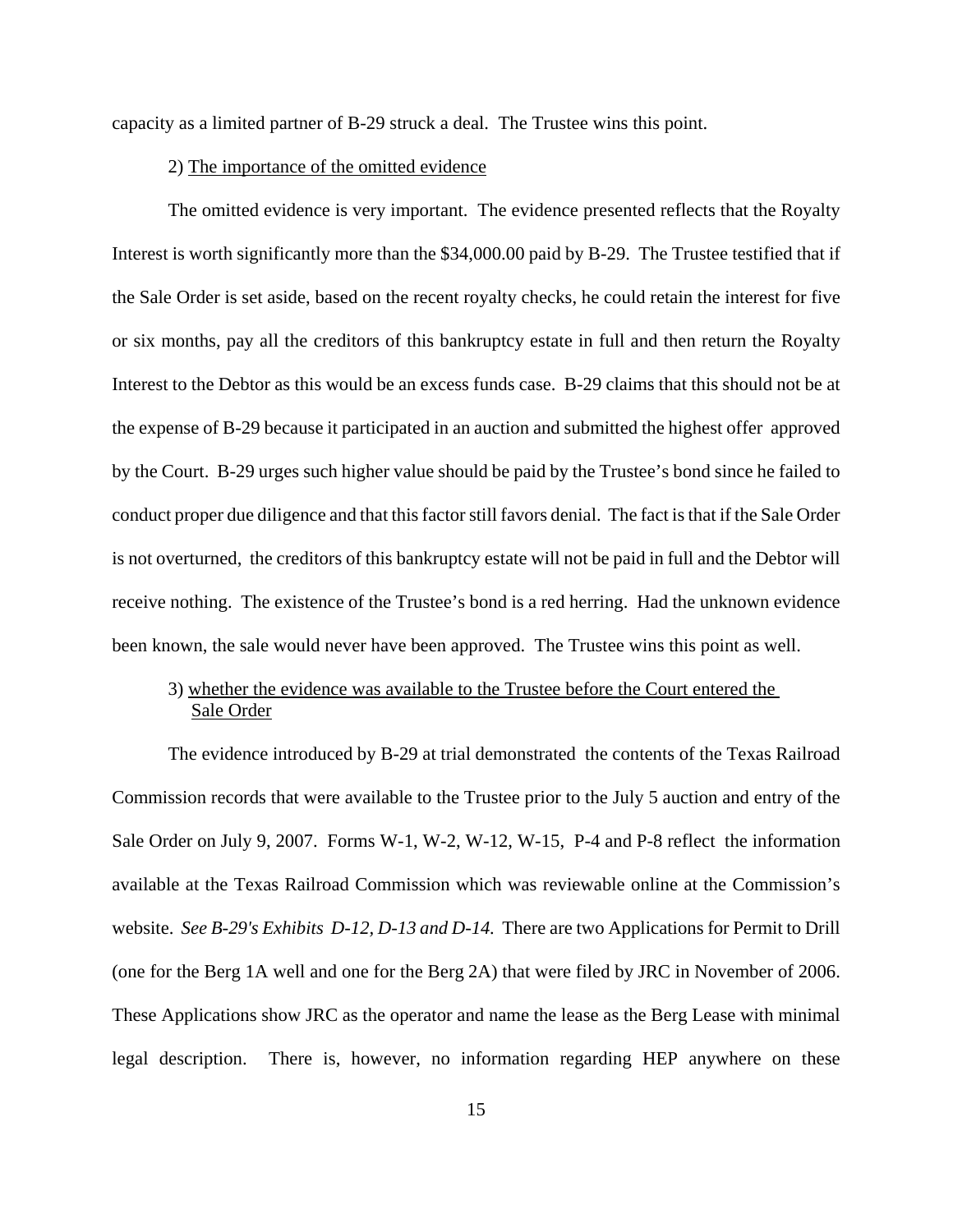Applications. The remaining forms were also filed by JRC in connection with its well completions on the Berg 1A and 2A but these were filed in April and May of 2007.

The farm out from HEP to JRC is not evident from the Railroad Commission forms. And, an Assignment of Oil and Gas Lease(s) reflecting the assignment of the Lease from HEP to  $JRC<sup>3</sup>$ was not filed in the real property records until June 29, 2007, five (5) days prior to the auction and one month after the Trustee and Mr. Schmitz talked. And, of course, Mr. Schmitz signed this Assignment as the President of HEP Management, LLC, the general partner of HEP Oil Company, Ltd.

The Trustee could have asked Mr. Schmitz (ii) if there was any undrilled acreage on the Berg Lease, (ii) if there had been any farmout or assignment of such acreage, and if so to whom and (iii) if there had been any subsequent drilling and completion of wells on such acreage. He did not. And, although Mr. Schmitz testified at trial that he would have gladly shared this information with the Trustee had he asked, his testimony as noted above is not consistent. And, as noted above, Mr. Schmitz knew the Trustee was inquiring about the value of the Royalty Interest on the entire lease. "Your question[s] was what I was willing to pay for the royalty interest, how I valued it, . . ." *Transcript Pg. 103.* But Mr. Schmitz did not share the information about the two wells JRC had just completed in April and May even though HEP then owned a working interest in them and, at the time of his conversation with the Trustee, Mr. Schmitz had to have known that they were in full production.

The Court agrees that some of this evidence was available prior to the entry of the Sale Order. However, the Texas Railroad Commission records do not reflect the magnitude of the revenue that would be earned by the Debtor's Royalty Interest. And, Mr. Schmitz was less than

 $3$ An assignment is only filed once the farmee's wells actually produce oil and gas.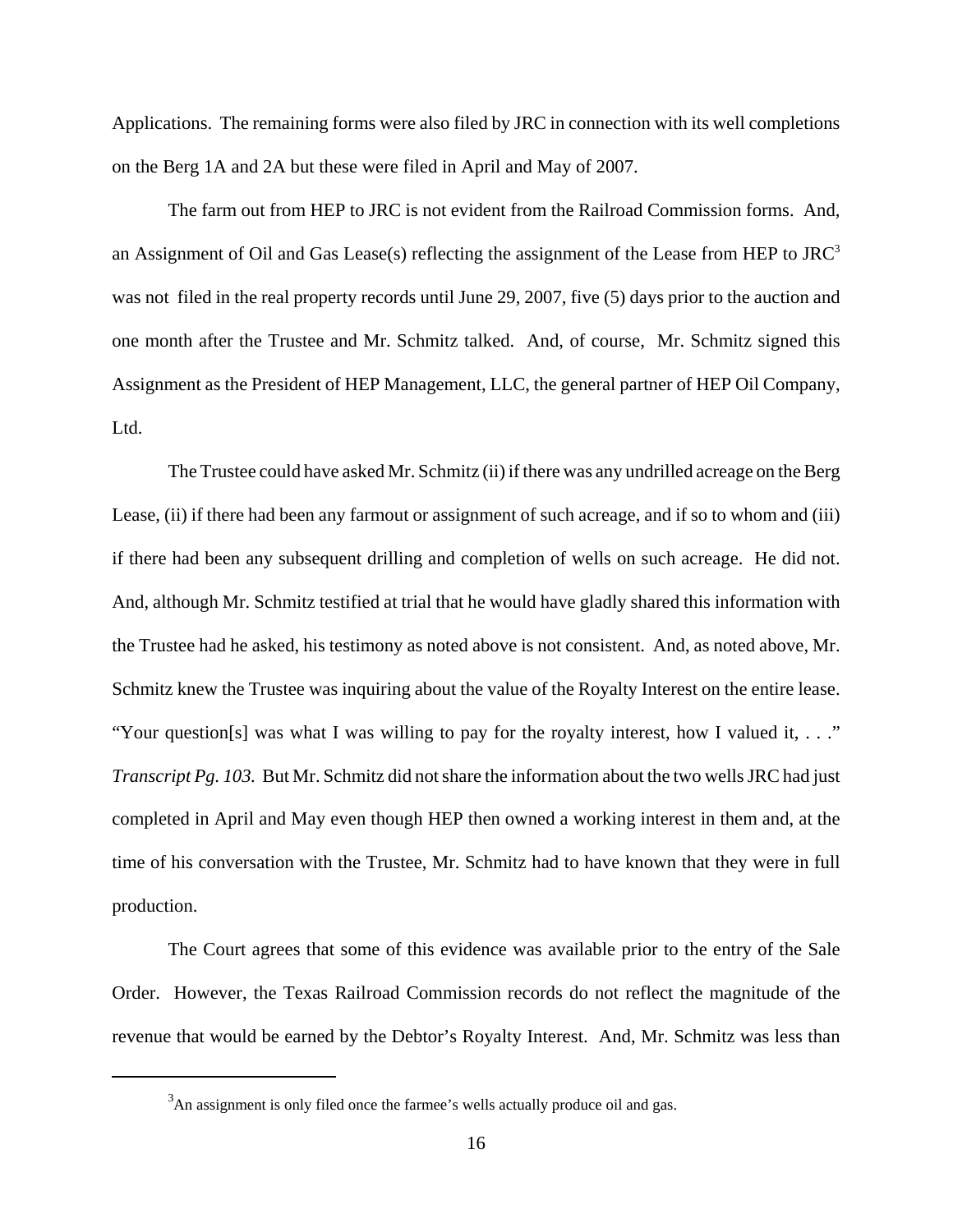candid in his conversation with the Trustee. Further, the two royalty checks, one for \$10,190.80 from May production on the two JRC wells received July 12, 2007 and the second for \$14,090.04 dated August 24, 2007, constitute additional evidence to support the Motion to Reconsider. The Trustee wins this point too.

## 4) the likelihood that B-29/Schmitz will suffer unfair prejudice if the Sale Order is set aside

Last, B-29 claims that setting aside the Sale Order will unfairly prejudice it. B-29 argues that if the Sale Order is set aside, then such will be the second time in this case.<sup>4</sup> B-29's initial offer of \$25,000.00 was accepted by the Trustee but never approved by the Court due to the Debtor's objection which then forced the Debtor and B-29 into an auction. B-29 claims that if the Sale Order is set aside again, B-29 is out a second time. B-29 claims this will not end.<sup>5</sup> Further, B-29 claims it has incurred significant legal fees and expenses in dealing with this second challenge, which fees will only increase if the Sale Order is set aside, further unfairly prejudicing B-29. Further, setting aside the Sale Order, followed by a forced second auction, may result in B-29 having to pay substantially more for a Royalty Interest than it has already purchased in a properly conducted auction sanctioned by the Court.

 B-29, however, is not an innocent third party in the deal. Mr Schmitz controls both HEP and B-29. He knew that there was a farm out agreement to JRC from HEP and knew that JRC had completed two wells on the property in April and May as HEP owned a working interest in them. He claims he does not know when he knew about any production from the new wells. If that is true,

<sup>&</sup>lt;sup>4</sup> This is simply untrue. No order was ever entered on the Trustee's acceptance of this offer since the Debtor objected and bid more. This is standard in bankruptcy Trustee sales.

<sup>5</sup> The Court construes this as the "t'aint fair" argument.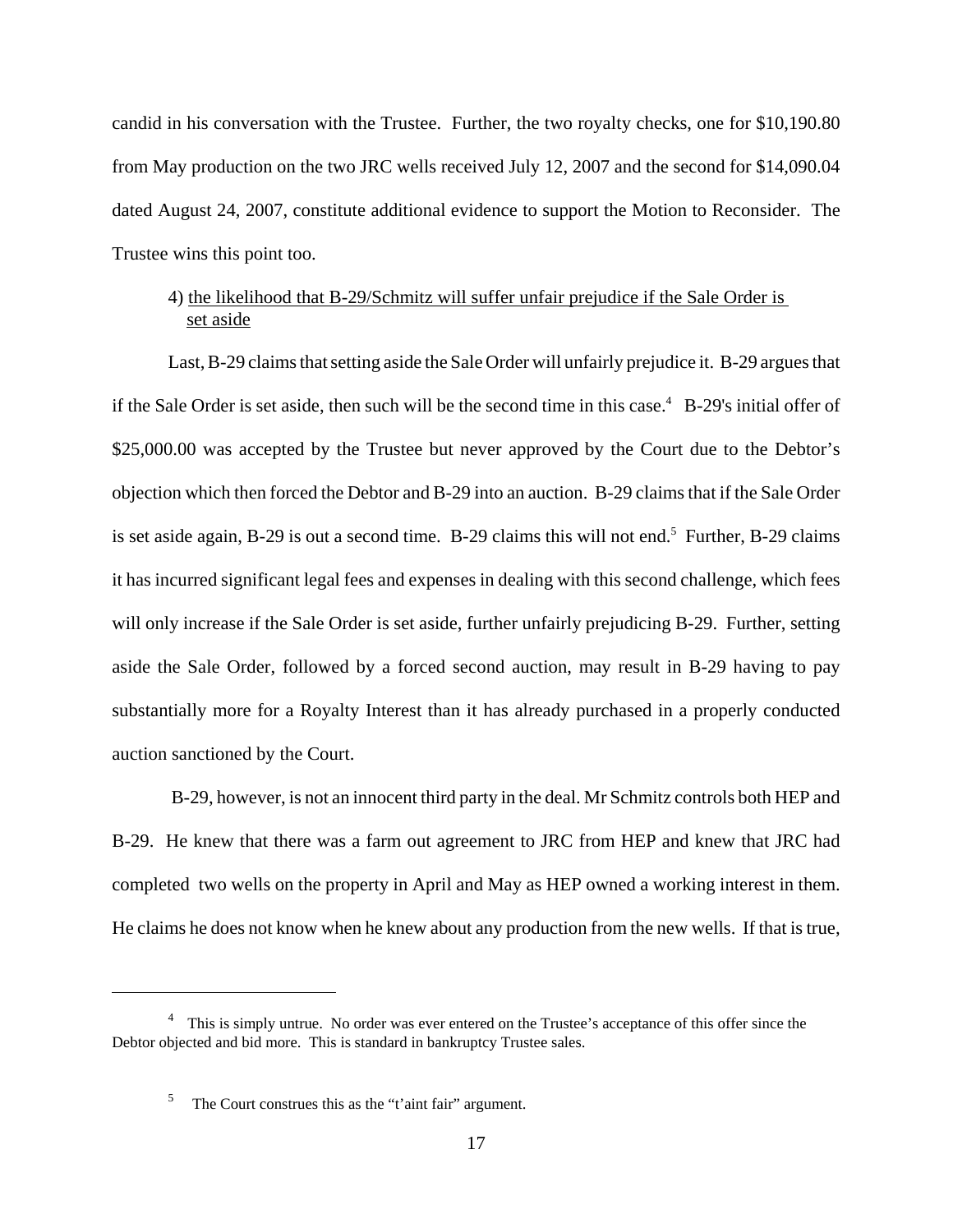then the existence of production from the two JRC wells is, in fact, newly discovered evidence as the Trustee claims since if Mr. Schmitz didn't know about it, how could the Trustee be expected to know about it. However, Mr. Schmitz was intimately acquainted with the Berg Lease and he knew that if the two new wells produced, it could be of potential substantial benefit to the value of the Royalty Interest. The Court believes that Mr. Schmitz knew, as the prospective purchaser through B-29, and as the President of the general partner of HEP, that there was production from these new wells on May 31 when he talked to the Trustee.

 Vacating the Order would require that B-29 be placed in the position it occupied before the sale. To do so would require that it receive back the \$34,000.00 it paid plus be able to make a claim for reasonable attorney's fees. The Court cannot say that B-29 is unfairly prejudiced. Vacating the Order will, in fact, keep B-29 from realizing a substantial windfall at the expense of the estate's creditors and the Debtor. Additionally, the Trustee brought this Motion to Reconsider prior to the Sale Order being final. B-29 closed this transaction early at its own peril. Had the parties not attempted to close the transaction until the Sale Order became final, we would not be here today. The Trustee is now four for four.

## **Manifest Injustice**

The Trustee asserts that B-29/Schmitz/HEP knew the Trustee was seeking information on the value of the future production from the Royalty Interest, [which would, as matter of black letter law include all sources of production under the lease], knew that the Trustee believed that the only source of such income was HEP's Berg No. 2 well, and knew, at a minimum, that there was a very real possibility of substantial royalty income arising from the JRC farm out agreement about which the Trustee was unaware. The Trustee urges that B-29 at a minimum was aware of or on notice of the Trustee's mistaken belief, and in actuality, caused the mistake by failing to provide the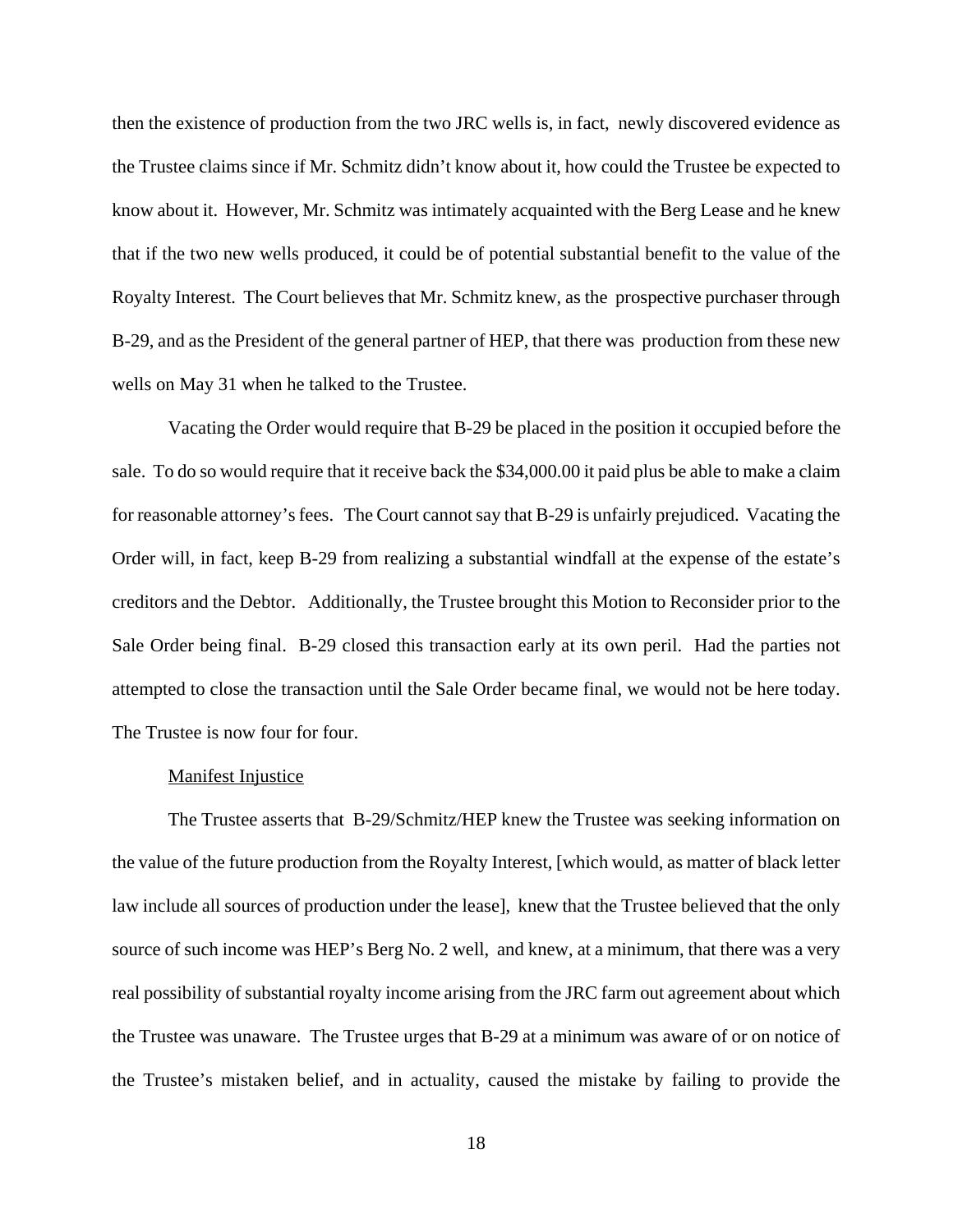additional information on the farm out agreement, whether such was done purposefully, carelessly or innocently. In light of this the Trustee argues that the Sale Order should also be set aside due to manifest injustice.

 Rule 59(e) "serve[s] the narrow purpose of allowing a party to correct manifest errors of law or fact or to present newly discovered evidence." *Templet* citing *Waltman v. Int'l Paper Co.,* 875 F.2d 468 ( $5<sup>th</sup>$  Cir. 1989). B-29 argues that these are the only standards by which the Sale Order can be set aside and neither exist. However, at least one Fifth Circuit opinion acknowledges a district court's holding that the defendants failed to establish any of the grounds for granting a motion for reconsideration under Rule 59(e) those grounds being (1) an intervening change in controlling law; (2) the availability of new evidence not previously available; or (3) the need to correct a clear error of law or prevent manifest injustice. *See, In re Benjamin Moore & Co.*, 318 F.3d 626, 629 (5<sup>th</sup> Cir. 2002). And regardless, Rule 59 establishes a lower threshold than Rule 60. Federal Rules of Civil Procedure 60(b) provides a procedure whereby, in appropriate cases, a party may be relieved of a final judgment. In particular, Rule 60(b)(6) grants federal courts broad authority to relieve a party from a final judgment for "any other reason justifying relief from the operation of the judgment." Fed.R.Civ.P. 60(b)(6). The Rule does not particularize the factors that justify relief, but provides courts with "authority adequate to enable them to vacate judgments whenever such action is appropriate to accomplish justice," *Klapprott v. United States,* 335 U.S. 601, 614-615, 69 S.Ct. 384, 390, 93 L.Ed 266 (1949), while also cautioning that it should only be applied in "extraordinary circumstances." *Ackermann v. United States,* 340 U.S. 193, 71 S.Ct. 209, 95 L.Ed. 207 91950). It bears then if a court can cure a miscarriage of justice under the stringent requirements of Rule 60(b), then a court should be able to do the same under the less stringent requirements of Rule 59(e).

In response to the Trustee's argument B-29 claims that he is wrong on two counts-(1) B-29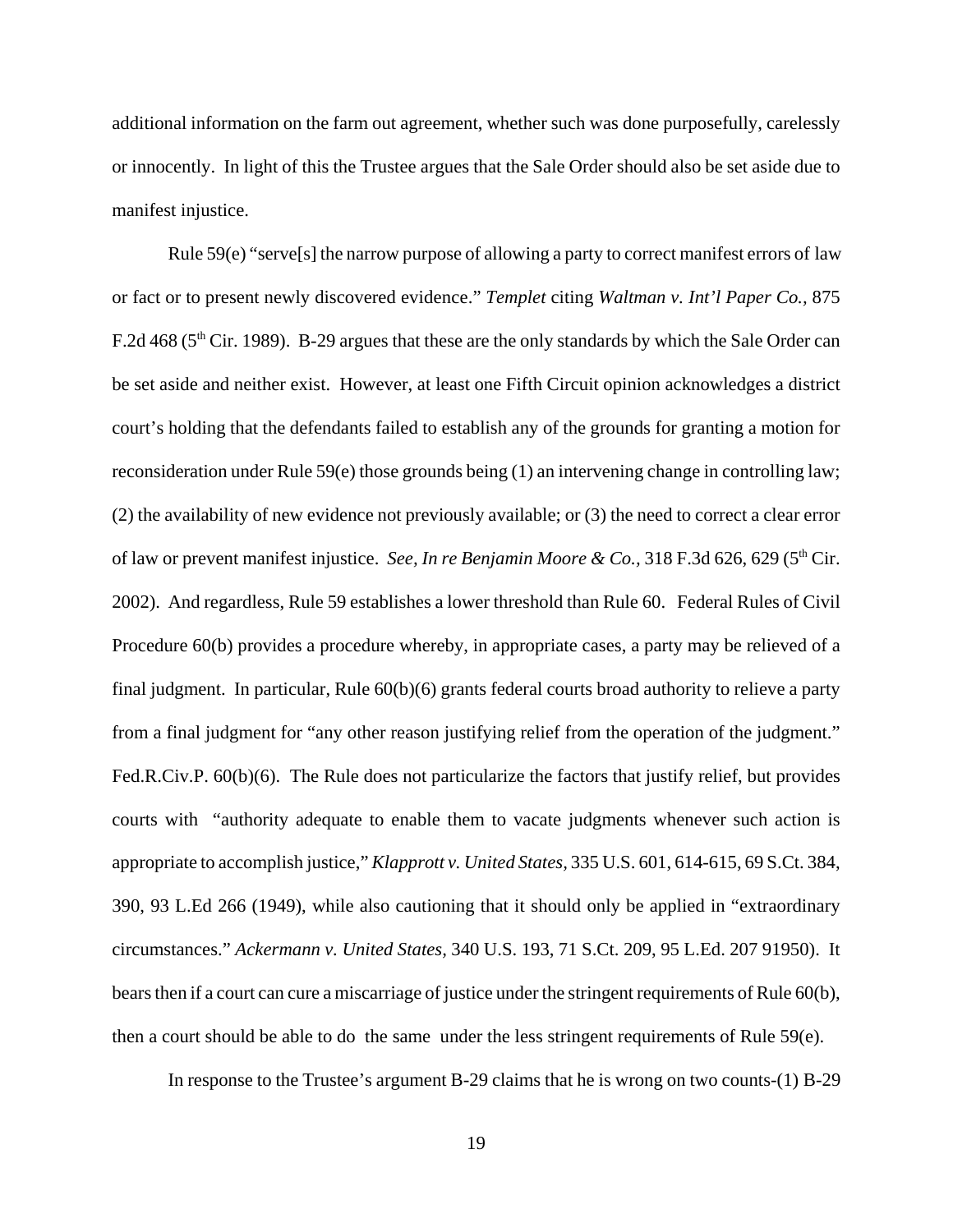did not mislead the Trustee about anything and (2) B-29, a prospective purchaser of estate assets, had no duty to volunteer information which the Trustee never requested, which was equally available to the Trustee, and which the Trustee had an independent duty to investigate.

Mr. Schmitz consistently testified that (i) he answered truthfully and fully all questions which the Trustee asked of him, (ii) he never misled the Trustee in any of his answers to the Trustee's questions (iii) what he told the Trustee was in response to questions asked of him by the Trustee in negotiations over the Trustee's sale of the Royalty Interest, not voluntary or gratuitous disclosures by Mr. Schmitz, (iv) the Trustee failed to ask questions about other activity on the Berg Lease (v) that had the Trustee asked such questions, he would have answered those questions truthfully and fully as well, and (vi) answers to all questions which the Trustee failed to ask were of public record and readily available to anyone who exercised the minimum amount of due diligence.

However, as noted above, Mr. Schmitz's testimony was anything but consistent on the issue of whether the Trustee asked him his opinion of the entirety of the Royalty Interest, a point about which the Trustee was clear and consistent. Further, even if there may be no duty for B-29 to have disclosed information on the two JRC wells, the conversation began with Mr. Schmitz speaking on behalf of HEP, the operator of the only well that was known to the Trustee and the entity that had farmed the lease out to JRC. Further, Mr. Schmitz knew the two new JRC wells were producing at the time of his conversation with the Trustee, a fact the Trustee could not have reasonably been expected to know. And, based on the substance of their conversation, the Court does not believe the Trustee was required to investigate further. Based upon what was said, the Court believes the Trustee was justified in relying on what Mr. Schmitz told him as the controlling person of HEP.

Why? Because the conversation shows an attempt by the Trustee to determine the value of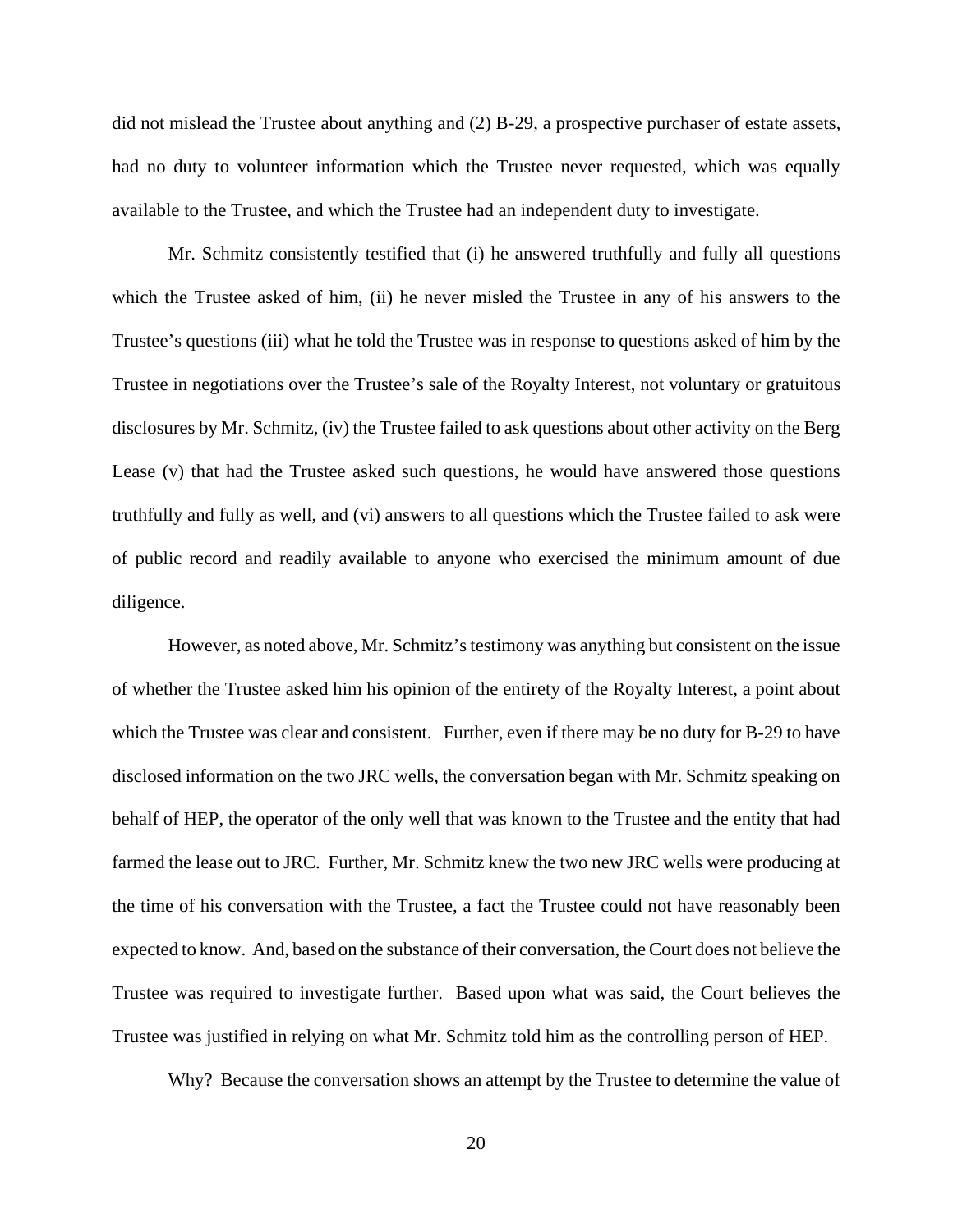the Royalty Interest. The Trustee only knew of the Berg No. 2 well. Mr. Schmitz knew the Trustee was inquiring about the value of the Royalty Interest over the entirety of the Berg Lease. The fact that the Trustee only talked in reference to the Berg No. 2 well is because that's all he then knew about. Mr. Schmitz obviously picked up on that fact and carefully avoided mentioning the other two JRC wells. The Court believes Mr. Schmitz a little disingenuous, duty to disclose or no duty. He admits that the Trustee was asking how he would value the Royalty Interest and, as an experienced oil and gas businessman he knew that one values a royalty interest by looking at the entirety of the lease and not just one well on the lease; however, he scrupulously avoided talking about the two new JRC wells.

The Trustee was perhaps not as diligent as he should have been in this instance. It is likely if he had not contacted Mr. Schmitz, but contacted instead an oil and gas broker or some mineral appraiser, he would have discovered the farm out agreement which would have lead to the discovery that the new wells had been completed and were producing. But, this Court cannot fault the Trustee for attempting to contact HEP, the operator of the one well he did know about, to obtain information through that channel. The Court believes Mr. Schmitz knew the Trustee was asking about the value of the Royalty Interest as it pertained to the entire lease and not just the Berg No. 2 well; therefore, the Court finds that Mr. Schmitz was misleading in the answers he gave to the Trustee. In any event, what is clear is that the substance of the conversation itself created the injustice and gave the Trustee no reason to perform any further investigation.

Regardless, the parties' conversation led to a proposed sale to B-29 which was submitted to the Court by the Trustee and ultimately approved after an auction with the Debtor as the only other bidder. Newly discovered evidence, which came to light as a result of the Trustee's receipt of a royalty check which represented one month's production from the two JRC wells and which equaled